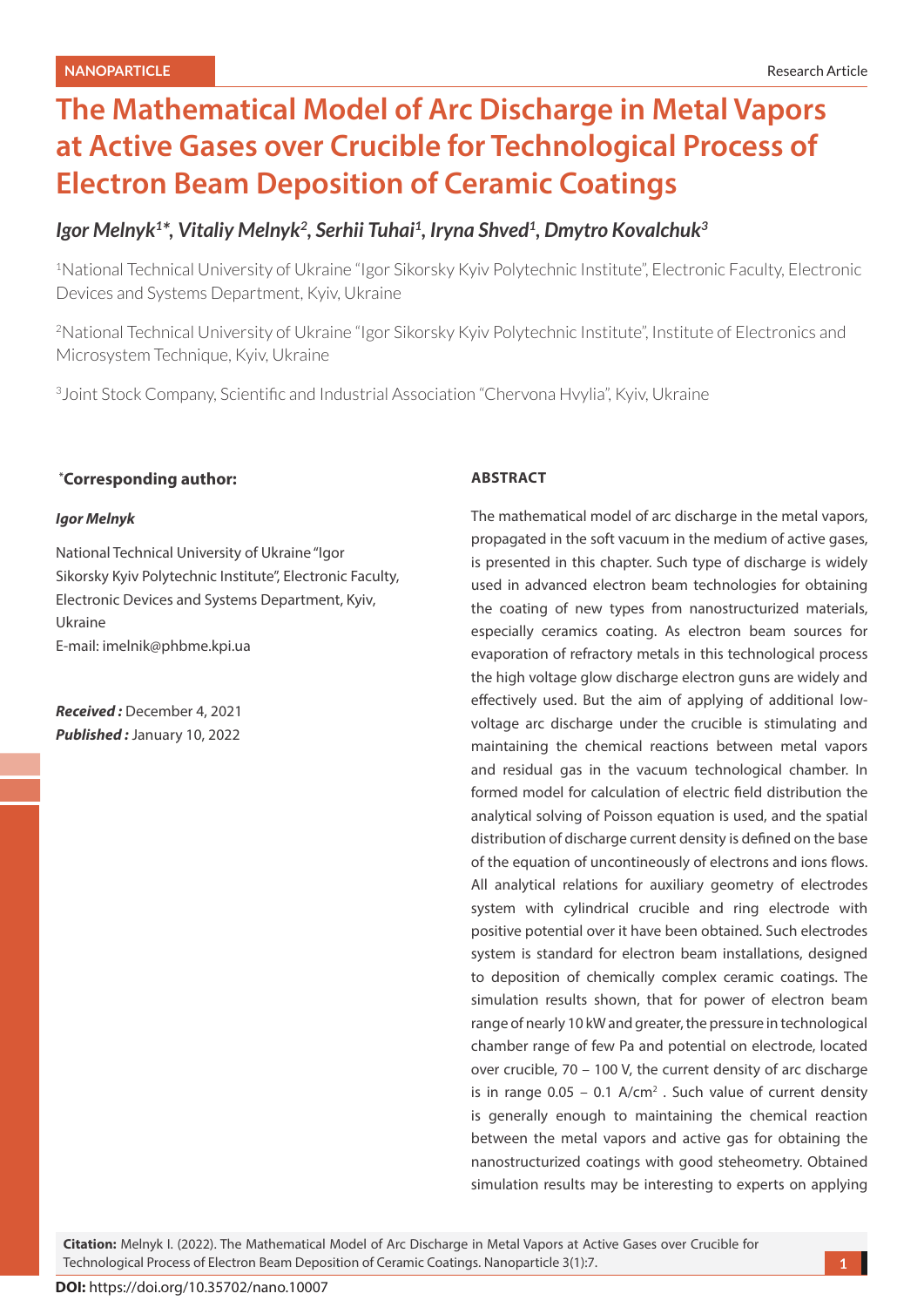of electron beam technologies for obtaining different types of nanostructurized ceramics coatings.

**Keywords:** Physical Vapor Deposition, Reactive Evaporation, Nanostructurized Ceramics Coatings, Electron Beam Evaporation, Arc Discharge, High Voltage Glow Discharge, Residual Gas

## **INTRODUCTION**

Today in the technologies of obtaining the nanostructurized ceramic thin films is widely used the reactive deposition. The main physical processes of reactive films deposition are heating of evaporated metals by the powerful electron beam and propagation of metals vapor in the medium of active gases with lighting and maintaining the arc discharge. The distinguishing feature of such evaporation process is that in ionized plasma of arc discharge can take place such specific chemical reactions, which maintaining in the ordinary conditions, without gas ionization, is impossible. By applying such advanced electron beam technologies of films deposition can be obtained the perfect nanostructurized ceramic coatings with unique properties. Obtaining of such kind of chemical compound at the ordinary conditions, without additional ionization of metal vapors and technological gases in the arc discharge, is impossible. For example, obtaining of titanium nitride and titanium carbide films possible only at the conditions of reactive evaporation  $[1 - 4]$ .

Since the traditional electron guns with heated cathodes can't long time stably operated at the medium of active gases, often for providing the reactive deposition of ceramic thin films applied the high voltage glow discharge electron guns (HVGDEG). Generally, such guns are always characterized by the simplicity of construction, cheapness of the gun and evacuation equipment, as well as by the stable operation in the soft vacuum, range of  $1 - 10$  Pa, at the medium of active gases [5, 6]. In additional, effective control of beam power both by changing the operation pressure at the gun chamber [7] and by lighting the additional low-voltage discharge [8] is also possible.

Advanced technology of obtaining nanostructurized ceramic coatings with using HVGDEG can be successfully applied for many industrial applications in mechanical engineering,

automotive industry, aerospace industry, as well as instrumentmaking and in electronics industry. The ceramic films, obtained with applying reactive deposition by using HVGDEG as the source of electron beam, are usually characterized by the high mechanical strength, heat resistance, as well as by the good dielectric properties. Therefore, using of such ceramics films and coatings is very perspective at cutting instruments, as thermoinsulation coating in engines, as well as thin dielectric films in the modern electronic devices, including microwave devices for communication systems [9–11].

Unfortunately, further development of advanced technology of reactive deposition of thin films with using HVGDEG is hampered by the lack of precision and adequate mathematical models of this process. The absence of such kind mathematical model does not allow to elaborate effectively the electron beam technological equipment for reactive deposition of nanostructurized thin films. Since the basic principles of simulation of high voltage glow discharge (HVGD) electron sources generally have been considered at the paper [6], for forming the complex model of process of reactive deposition of thin films considering the basic principles of simulation the arc discharge in the metal vapors over the crucible is necessary. Therefore, the aim of this chapter is considering these basic physical principles for such kind of model, obtaining necessary analytical relations and analyzing obtained simulation results.

#### **BASIC STATEMENT OF CONSIDERED PROBLEM**

The generalized scheme of electrodes system for lighting and maintaining arc discharge in the metal vapors, which included surface of evaporated metal, located in crucible, and additional ring-like electrode with the positive potential relatively to crucible, is presented in Fig. 1 [5]. Basic geometry parameters of depicted at Fig. 1 electrodes' system, which are necessary to forming the mathematic model, are presented at Fig. 2. On Fig. 2 the radius of cross-section of the ring electrode is noted as  $r_{p}$  the inner radius of ring – as  $R_{p}$  the angle between axis *z* and the line, which connected the origin of coordinate system with the center point of ring – as *α*, and the distance between electrode and crucible as *d*. Corresponding to Fig. 2, the solving of considered task was provided in cylindrical coordinates system, and the origin of coordinates system is coincided with the center of upper base of cylindrical surface of crucible.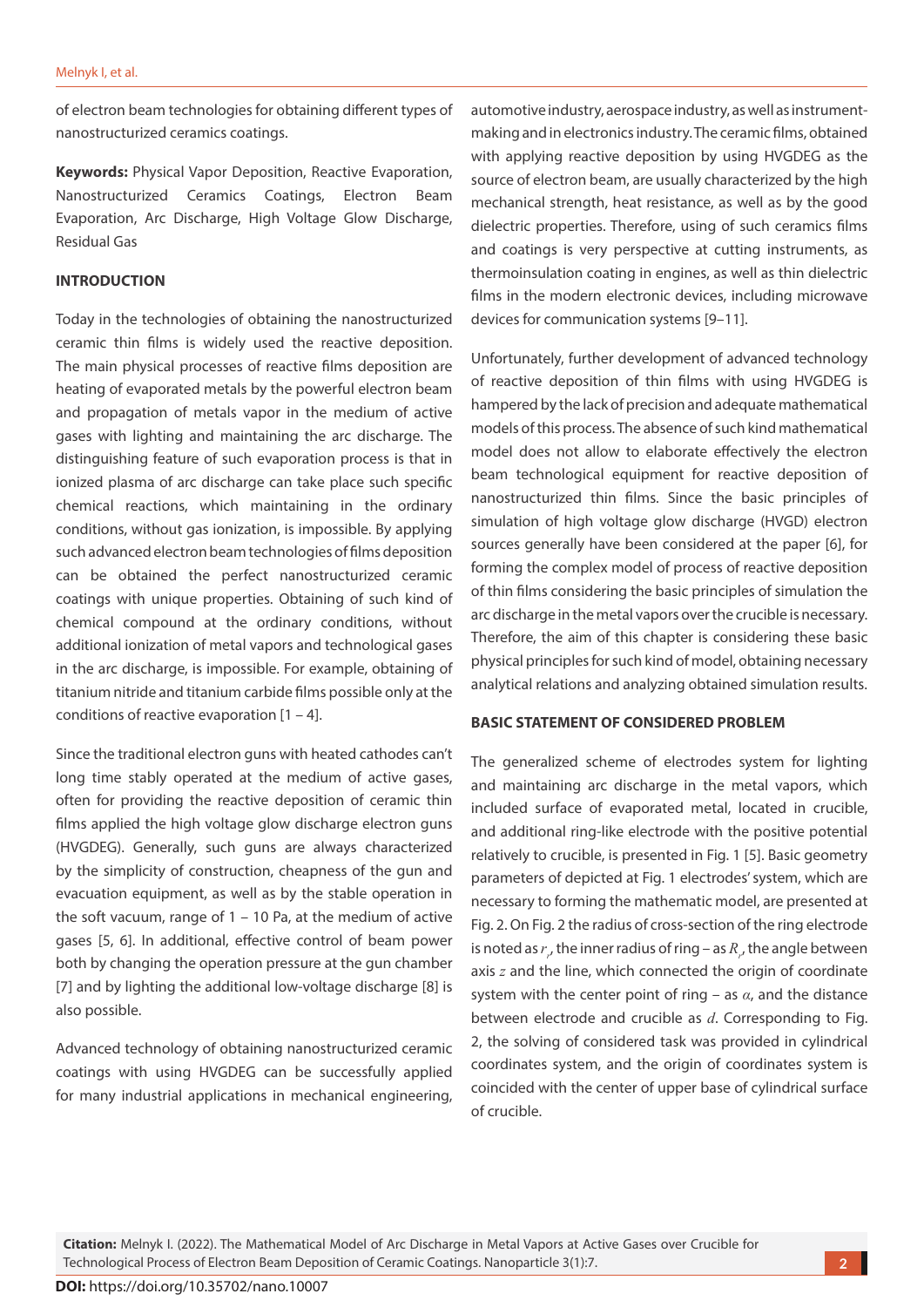

**Fig. 1:** Schematic view of electrodes'system to maintaining arc discharge. 1 – crucible, 2 – ring-like electrode, 3 – electron beam, 4 – vapor of evaporated materials, 5 – substrate

The mathematic model for simulation of electrodes system, presented schematically at the Fig. 2, is generally based on the following presumptions.

- 1. Distribution of electric field between the ring-like electrode and the surface of evaporated metal is defined by analytical solving of Poisson Equation (PE) at the cylindrical coordinates.
- 2. The value of space charge, which stand at the right side of PE, is defined by the equation of continuity for electrons and ions current.
- 3. Energy of the metal's atom at the upper base of crucible surface defined from the Boltzmann law as  $kT$ .
- 4. The vapor under the crucible can be considered as saturated. Corresponding to this assumption defined the concentration metal's atoms  $n_m$ .
- 5. Concentration of atoms of residual gas is defined by pressure in technological chamber *pg* .
- 6. Level of ionization of metal vapor atoms is defined by the coefficient of ionization  $β<sub>m</sub>$ .
- 7. Level of ionization of residual gas atoms is defined by the coefficient of ionization *β<sup>g</sup>* .
- 8. Corresponding to the model of single charged ions, the number of ions and electrons at the volume of arc discharge is considered as equal.



**Fig. 2:** Basic geometry parameters of considered electrodes'system to maintaining arc discharge. 1 – crucible, 2 – ring-like electrode

Basic equations, which are corresponded to described above physical presumptions of considered simulation problem, will be presented at the next sections of this chapter.

#### **FORMING AND SOLVING OF BASIC EQUATION SYSTEM**

#### **Equations for calculation the distribution of electric field**

Generally, the equation for defining of electric field at the electrodes system, which structure and geometry parameters are presented at Fig. 2, is follow from general form of Poisson equation at cylindrical coordinates:

$$
\frac{d^2U(r,z)}{dr^2} = \rho.
$$
 (1)

where  $U(r,z)$  – the electric potential,  $\rho$  – space charge density [12, 13].

Analytical solving of equation (1) for electrodes system with the plane and thin-ring electrodes, like plotted at Fig. 2, is written as follows [12, 13]:

$$
U(\alpha) = \frac{\rho \cdot \sin(\alpha)}{2\varepsilon \varepsilon_0} = \frac{Q \cdot \sin(\alpha)}{4\pi\varepsilon \varepsilon_0 R_r}, Q = 2\pi R_r \rho.
$$
 (2)

where *ε* – dielectric constant of residual gas,

 $\sigma_0 = 8.85418 \cdot 10^{-12} \frac{F}{m}$  – universal dielectric constant, Q *m* – space charge of elementary ring [12, 13]. Corresponded to equation (2), axial strength of electric is defined as [12, 13]:

$$
E(\alpha) = \frac{Q \cdot \sin^2(\alpha) \cos(\alpha)}{4\pi \varepsilon \varepsilon_0 R_r^2}
$$
 (3)

**Citation:** Melnyk I. (2022). The Mathematical Model of Arc Discharge in Metal Vapors at Active Gases over Crucible for Technological Process of Electron Beam Deposition of Ceramic Coatings. Nanoparticle 3(1):7.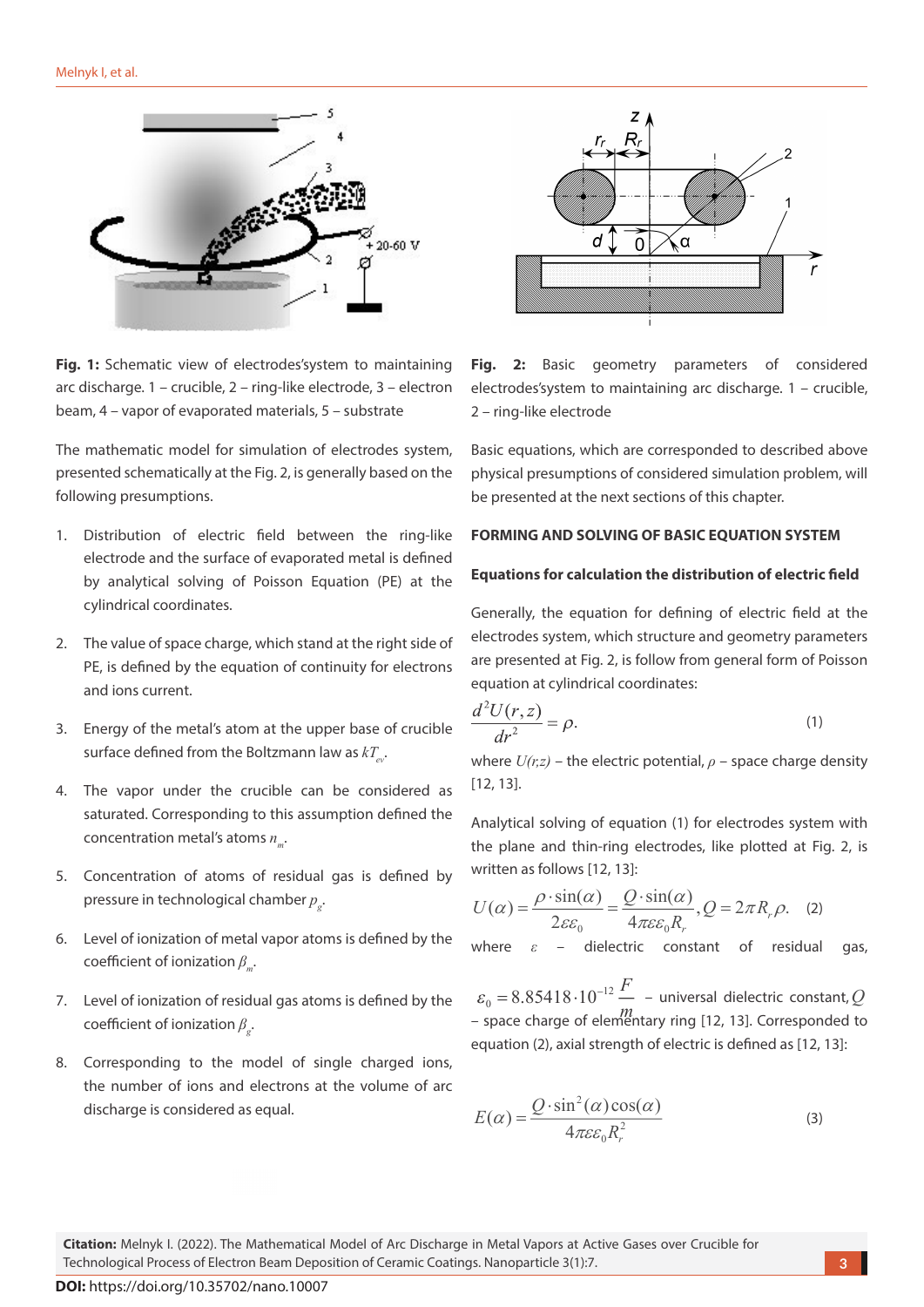# **Defining the pressure of saturated vapor, concentration of metals' atoms and necessary power of electron beam**

The pressure of saturated vapor at the system of reactive deposition of cheremic films, which general constructive scheme is presented at Fig.1 and the geometry parameters are defined at Fig. 2, in the general case can be defined with using Mendeleev – Clapeyron equation as follows [14 – 16]:

$$
p_s = \frac{\rho_v}{\mu_v} R T_{ev},\tag{4}
$$

where  $p_{\textit{s}}$  – pressure of saturated vapors,  $\rho_{\textit{v}}$  – density of vapors,

 $\mu_{_{\rm v}}$ – mol*e*cular mass of vapors,  $R=8.314$ mol  $R = 8.314 \frac{J}{\text{mol} \cdot K}$  – universal gas constant,  $T_{\text{m}}$  – temperature of metals evaporation. Since the density of vapors *ρv* is always connected with molecular mass and pressure by the following relation [14 – 16]:

$$
\rho_{\nu} = \frac{\mu_{\nu} N_A p_a}{p_s},\tag{5}
$$

where  $N_A = 6.022 \cdot 10^{23}$ m 6.022 l  $10^{23}$   $-1$  $N_A = 6.022 \cdot 10^{23} \frac{1}{\text{mol}}$  – Avogadro constant,  $p_a$  –

atmospheric pressure, the equation (4), taking into account (5), can be rewritten as follows:

$$
p_s = \frac{p_a T_{ev} N_A R}{p_s}.\tag{6}
$$

After mathematical transformers of the relation (6), the direct analytical expression for pressure of saturated vapors is simply written as follows:

$$
p_s = \sqrt{p_a T_{ev} N_A R}.\tag{7}
$$

In another hand, saturated pressure is connected with concentration of metals atoms nm by the following analytical relation [14 – 16]:

$$
p_s = n_m k T_{ev},\tag{8}
$$

where  $k = 1.380649 \cdot 10^{-23} \frac{J}{I}$ *K*  $= 1.380649 \cdot 10^{-23} \frac{J}{I}$  – Boltzmann constant.

Therefore, taking into account relations (7) and (8), the analytical relation for concentration of the atoms of metal vapors over the crucible is written as follows:

$$
n_{m} = \frac{p_{s}}{kT_{ev}} = \frac{\sqrt{p_{a}T_{ev}N_{A}R}}{kT_{ev}} = \frac{1}{k}\sqrt{\frac{p_{a}N_{A}R}{T_{ev}}}.
$$
 (9)

Concentration of metal's atoms  $n_{m}$ , have been defined with using the equation (9), is used later by substitution to the differential equation (1) for defining the space charge in simulated electrodes system of reactive deposition of thin films. Dependence  $n_m(T_a)$ , have been obtained with using relation (9) is presented at Fig. 3.

It is also important, that concentration of vapor atoms  $n_m$  is strongly depended on power of electron beam and defined by simple relation [14 – 16]:

$$
n_m = \frac{P_{ev}}{q_{ev} m_m} = \frac{P_{ev} N_A}{q_{ev} \mu_m},
$$
\n(10)

where  $q_{av}$  – specific heat of vaporization,  $m_{av}$  – mass of metal atoms.

Taking into account relation (9), the dependence  $P_{m}(T_{m})$  for obtaining the regime of saturation vapors, can be written as follows:

$$
P_{ev}(T_{ev}) = \frac{q_{ev}\mu_v}{k} \sqrt{\frac{p_a R}{T_{ev} N_A}}.
$$
\n(11)

Dependence Pev(Tev), obtained with using relation (11) for titanium evaporation which have thermodynamic parameter  $4.226 \cdot 10^5$  $e^{v}$ <sup>-1.220</sup> <sup>nol</sup> mol  $q_{ev} = 4.226 \cdot 10^5 \frac{J}{m}$  and  $\mu_v = 47.88 \cdot 10^{-3} \frac{\text{kg}}{\text{m}}$  $\mu_v = 47.88 \cdot 10^{-3} \frac{\text{kg}}{\text{mol}}$  [17], is presented at Fig. 4.

 $. 10$ Ĩ,  $10!$  $0.95$  $0.9$ 



**Citation:** Melnyk I. (2022). The Mathematical Model of Arc Discharge in Metal Vapors at Active Gases over Crucible for Technological Process of Electron Beam Deposition of Ceramic Coatings. Nanoparticle 3(1):7.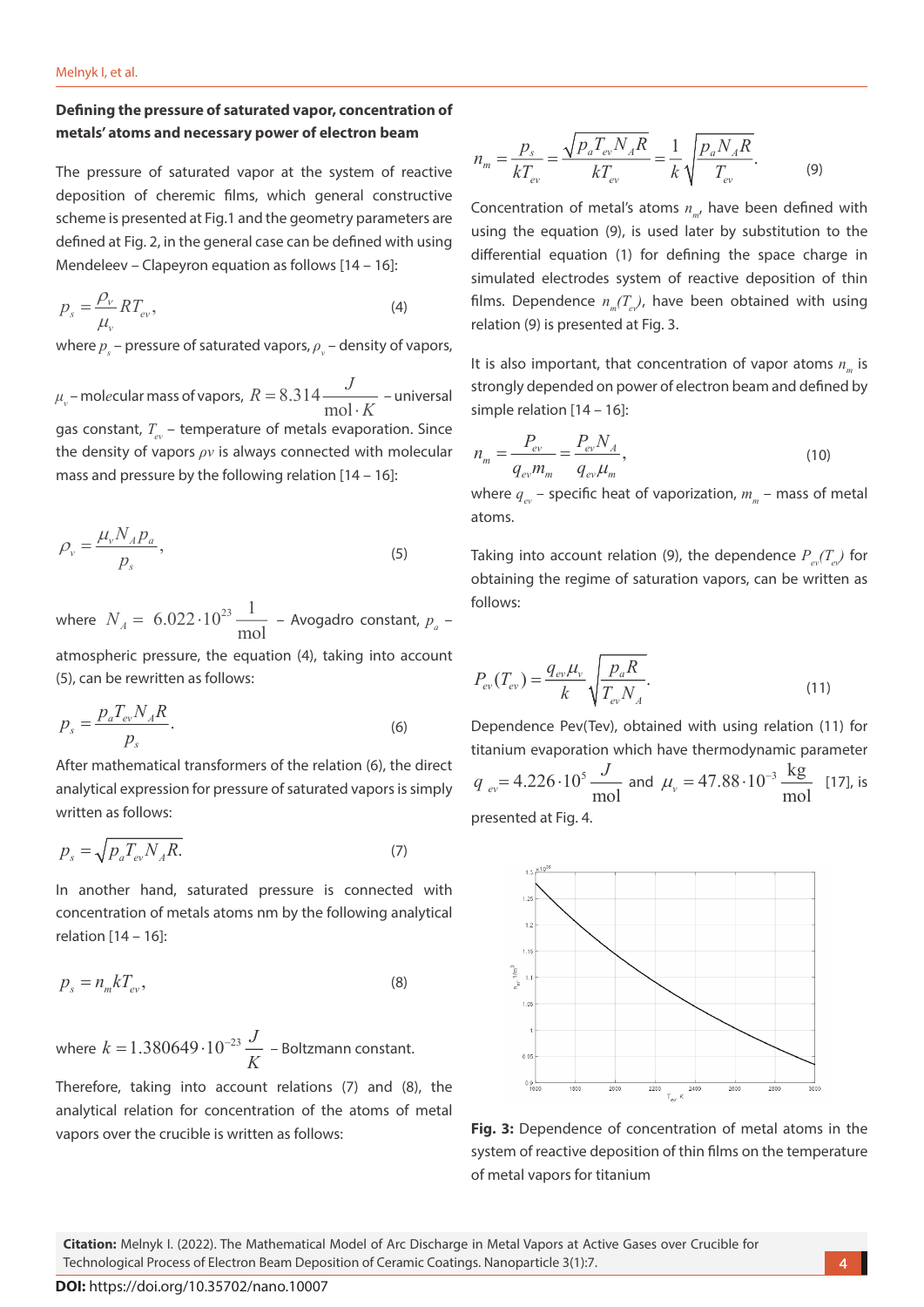

**Fig. 4:** Dependence of necessary beam power on the temperature of titanium vapors

# **Defining the space charge in the system of reactive deposition of thin films on the base of equation of continuously the current of arc discharge**

Let's rewriting the equation (1) for considered electrodes  $+\sqrt{\frac{2e\varphi(r)}{m_{ig}}}\Bigg)+\Bigg(\beta_m\sqrt{\frac{p_aN_A R}{T_{ev}}}+\frac{\beta_g p_g}{T_0}\Bigg)\sqrt{\frac{2e\varphi(r)}{m_e}}\Bigg)$ <br>system, applied for reactive deposition of ceramic coating, system, applied for reactive deposition of ceramic coating,  $\bigvee m_{ig}$   $\bigvee m_{ig}$   $\bigwedge m_{g}$   $T_{ev}$   $T_0$ with taking into account relation for concentration of metals' atoms (9) and other relations of gas dynamic [14 – 16]. Firstly, the current density of arc discharge has to be estimated on the base of fundamental relations of gas-discharge theory, presented in monographs [18 – 20]. Generally, the current density of arc discharge can be estimated as follows [18 – 20]: *m m*

$$
j_{d} = en_{im} \left( \sqrt{\frac{2kT_{ev}}{m_{im}}} + \sqrt{\frac{2e\varphi(r)}{m_{im}}} \right) + en_{ig} \left( \sqrt{\frac{2kT_{0}}{m_{ig}}} \right)
$$
With using substitu  
in the simplified for  

$$
+ \sqrt{\frac{2e\varphi(r)}{m_{ig}}} + en_{e} \sqrt{\frac{2e\varphi(r)}{m_{e}}},
$$
 (12) 
$$
j_{d} = C_{1} \left( \sqrt{\frac{2kT_{ev}}{m_{im}}} \right)
$$

where  $m_{im}$  – mass of metal ions,  $m_{ig}$  – mass of gas ions,  $n_{im}$  – concentration of metal ions,  $n_{ig}$  – concentration of gas ions,  $C_2\left(\sqrt{\frac{2kT_0}{m}}+\sqrt{\frac{2e\varphi(r)}{m}}\right)+C_3\sqrt{\frac{2e\varphi(r)}{m}}$  $T_0$  – the temperature of environment,  $n_e$  – concentration of  $\left(\bigvee m_{ig}$   $m_{ig}\right)$   $m_{ig}$ electrons,  $m_{e}$  – mass of electrons.  $\left[1-\text{concentration of gas ions}, \quad C_2\right]_4\left[\frac{2\kappa\mu_0}{\mu_0}+\frac{2\epsilon\varphi(\kappa)}{\mu_0}\right]+$ 

For model of single-charge ionization, taking into account the law of charges equilibrium, such relation is always holds [18 – 20]:

$$
n_e = n_{im} + n_{ig}.
$$
 (13)

Taking into account, that concentration of gas atoms is defined as [14 – 16]:

$$
n_g = \frac{p_g}{kT_0} \tag{14}
$$

relation (13), with taking into account (9), (14), can be rewritten as:

$$
n_e = \frac{\beta_m}{k} \sqrt{\frac{p_a N_A R}{T_{ev}}} + \frac{\beta_g p_g}{kT_0} = \frac{1}{k} \left( \beta_m \sqrt{\frac{p_a N_A R}{T_{ev}}} + \frac{\beta_g p_g}{T_0} \right).
$$
\n(15)

where  $\beta_{\scriptscriptstyle m}$  – level of ionization of metal vapor atoms,  $\beta_{\scriptscriptstyle g}$  – level of ionization of gas atoms.

Therefore, equation (12), with taking into account (9, 14, 15), can be rewriting as follows:

**fillms on the base of equation of** 
$$
jd = \frac{e}{k} \left( \beta_m \sqrt{\frac{p_a N_A R}{T_{ev}}} \left( \sqrt{\frac{2kT_{ev}}{m_{im}}} + \sqrt{\frac{2e\varphi(r)}{m_{im}}} \right) + \frac{\beta_g p_g}{T_0} \left( \sqrt{\frac{2kT_o}{m_{ig}}} \right) \right)
$$

For simplifying obtained equation (16) and further solving the differential equation (1), the following coefficient have been introduced:

$$
C1 = \frac{e\beta_m}{k} \sqrt{\frac{p_a N_A R}{T_{ev}}}; \quad C_2 = \frac{e\beta_g p_g}{kT_0}; \quad C_3 = C_1 + C_2.
$$
\n(17)

*d im ig e mm mm m* With using substitutions (17), equation (16) has been rewritten in the simplified form as follows:

$$
j_d = C_1 \left( \sqrt{\frac{2kT_{ev}}{m_{im}}} + \sqrt{\frac{2e\varphi(r)}{m_{im}}} \right) +
$$
  

$$
C_2 \left( \sqrt{\frac{2kT_0}{m_{ig}}} + \sqrt{\frac{2e\varphi(r)}{m_{ig}}} \right) + C_3 \sqrt{\frac{2e\varphi(r)}{m_e}} \quad (18)
$$

With known the spatial distribution of electrical potential *φ(r)*, the current-voltage characteristic of considered arc discharge at the metal's vapors can be obtained with using equation (18).

Now, for further analytical solving of differential equation (1), the components of obtained equation (18) for current density of metal ions  $j_{_{im'}}$  of residual gas ions'  $j_{_{ig}}$  and of electrons'  $j_{_{e'}}$ have to be considered separately. In such case, the following analytical relations should to be written: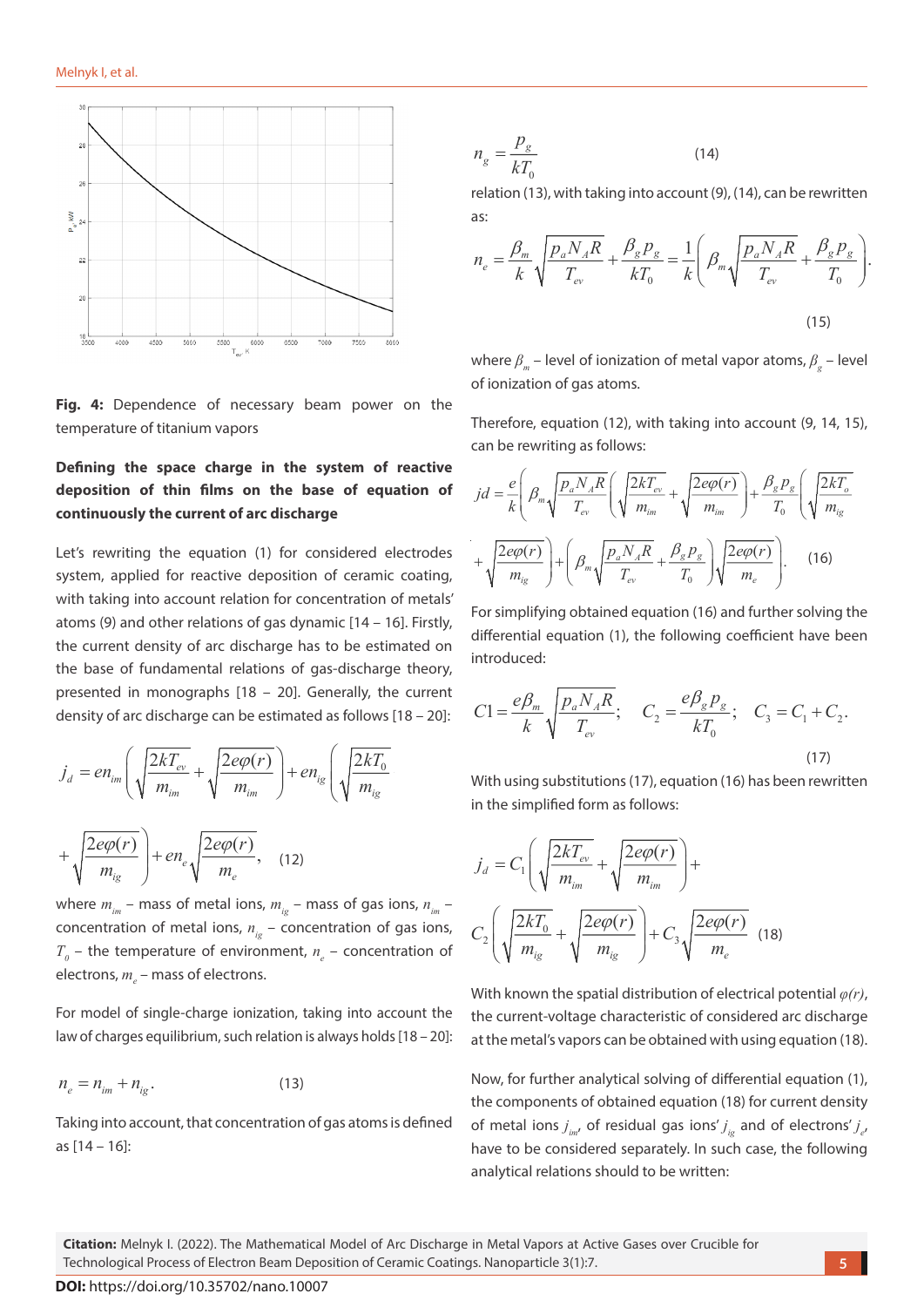$$
j_{im} = C_1 \left( \sqrt{\frac{2kT_{ev}}{m_{im}}} + \sqrt{\frac{2e\varphi(r)}{m_{im}}} \right); j_{ig} = C_2 \left( \sqrt{\frac{2kT_0}{m_{ig}}} \right)
$$
  
\n
$$
K = \sqrt{\frac{e}{k}} \left( \beta_m \sqrt{p_a N_A R} + \frac{\beta_g p_g}{\sqrt{T_0}} \right)
$$
  
\nFor further theoretical analysis, it is   
\nthe coefficients of the model  $C_1$ ,  $C_2$ ,  
\n $m_{ig}$   
\n(19)  
\n(22, 23). Consequently, the values of

It is also well-known fact, that the space charge, formed by the moving charged particles in the electrodes' system, is defined form the current density of this particles by the following relations [12, 13, 18 – 20]:

$$
\rho_s = \frac{j_s}{v_s}, \qquad v_s = \sqrt{\frac{2q_s \varphi(r)}{m_s}}, \tag{20}
$$

where  $s$  – sort of the particles,  $v_s$  – velocity of the particles,  $q_s$  – charge of the particles.

Therefore, for obtaining the values of space charges, formed by the metals' ions  $\rho_{\mu\nu}$  by the residual gas ions  $\rho_{\mu}$  and by the electrons  $ρ_{e'}$  corresponding to equations (19, 20), such analytical relations can be written:

$$
\rho_{im} = C_1 \left( \sqrt{\frac{kT_{ev}}{e\varphi(r)}} + 1 \right);
$$
diffe  
\n
$$
\rho_{im} = C_1 \left( \sqrt{\frac{kT_{ev}}{e\varphi(r)}} + 1 \right);
$$

Substituting coefficients  $C_i$ ,  $C_2$  and  $C_3$  from relations (17) to relations (21) and making corresponded analytical transformers, the following relations to the values of space charges of ions and electrons can be written as follows:

$$
\rho_{im} = \beta_m \sqrt{\frac{ep_a N_A R}{k\rho(r)}} + C_1; \qquad \qquad \rho(R_r) = U
$$
\n
$$
\rho_{ig} = \beta_g p_g \sqrt{\frac{e}{kT_0 \rho(r)}} + C_2; \qquad \rho_{ie} = C_3. \qquad (22)
$$
\n
$$
\text{Correspond}
$$

Taking into account the law of equilibrium of charged particles, defined by the relations (13, 17), from obtained relations (22), after corresponded mathematical transformers, the formula for summarized space charge *ρ<sub>Σ</sub>* can be wrote as follows:

$$
\rho_{\Sigma}(r) = \rho_{im} + \rho_{ig} - \rho_e = \left( \sqrt{\frac{e}{k}} \left( \beta_m \sqrt{p_a N_A R} + \frac{\beta_g p_g}{\sqrt{T_0}} \right) \right) \text{ Therefore, solutionthe initial condition
$$
\sqrt{\frac{1}{\varphi(r)}} = K \sqrt{\frac{1}{\varphi(r)}},
$$
(22) 
$$
\frac{d\varphi(r)}{dr} = K \int \frac{d\varphi(r)}{\sqrt{\varphi(r)}}
$$
$$

where

$$
K = \sqrt{\frac{e}{k}} \left( \beta_m \sqrt{p_a N_A R} + \frac{\beta_g p_g}{\sqrt{T_0}} \right).
$$
 (23)

For further theoretical analysis, it is very important, that the coefficients of the model  $C_p$ ,  $C_{2}$ , and  $C_3$  have been cancelled out and, thus, vanished from the set of equations (22, 23). Consequently, the values of these intermediate model coefficients, in any way, don't affect to the potential distribution in the simulated electrode system. From a physical point of view, this fact can be explained by the compensation of the space charges of electrons and ions, which generally corresponds to the system of equations (17).

On the base of obtained relations (22, 23) the potential distribution in the considered electrodes system, which basic construction and main geometry parameters are presented at Fig. 1 and Fig. 2, can be defined by analytical solving the differential equation (1).

#### **Defining the distribution of electric field**

Taking into account the simple analytical relation (22), differential equation (1) can be written for the considered system of reactive deposition of thin films as follows:

$$
\frac{d^2\varphi(r)}{dr^2} = K \sqrt{\frac{1}{\varphi(r)}},\tag{24}
$$

where the constant K defined by the obtained analytical relation (23).

The initials conditions for Cauchy problem [21] for formulated task, corresponded to Fig. 2, can be written as follows:

$$
\varphi(R_r) = U_d; \frac{d\varphi(r)}{dr}\bigg|_{r=R_r} = 0.
$$
\n(25)

Corresponded explanation draft is given at Fig. 5.



**Fig. 5:** Basic principle for defining the initial conditions for equation (24), corresponding to Fig. 2

 $\mathcal{F}(r) = \rho_{\mu m} + \rho_{\mu} - \rho_{\mu} = \frac{1}{2} \left( \frac{E}{I} \right) \frac{1}{\rho} \frac{1}{N} \int_{R} \rho_{\mu} N_{A} R + \frac{P_{B} P_{B}}{I}$  Therefore, solution of equation (24), with taking into account  $k\left(\begin{array}{cc} r-m\ \sqrt{r}\ a^{-1}A & \sqrt{T_0} \end{array}\right)\right)$  the initial conditions (25), is follows:

$$
\frac{d\varphi(r)}{dr} = K \int \frac{dr}{\sqrt{\varphi(r)}} + E_0 = 2K \sqrt{\varphi(r)} + E_0; \quad (26)
$$

$$
\varphi(r) = \int (2K \sqrt{\varphi(r)} + E_0) dr, \quad (27)
$$

**Citation:** Melnyk I. (2022). The Mathematical Model of Arc Discharge in Metal Vapors at Active Gases over Crucible for Technological Process of Electron Beam Deposition of Ceramic Coatings. Nanoparticle 3(1):7.

**DOI:** https://doi.org/10.35702/nano.10007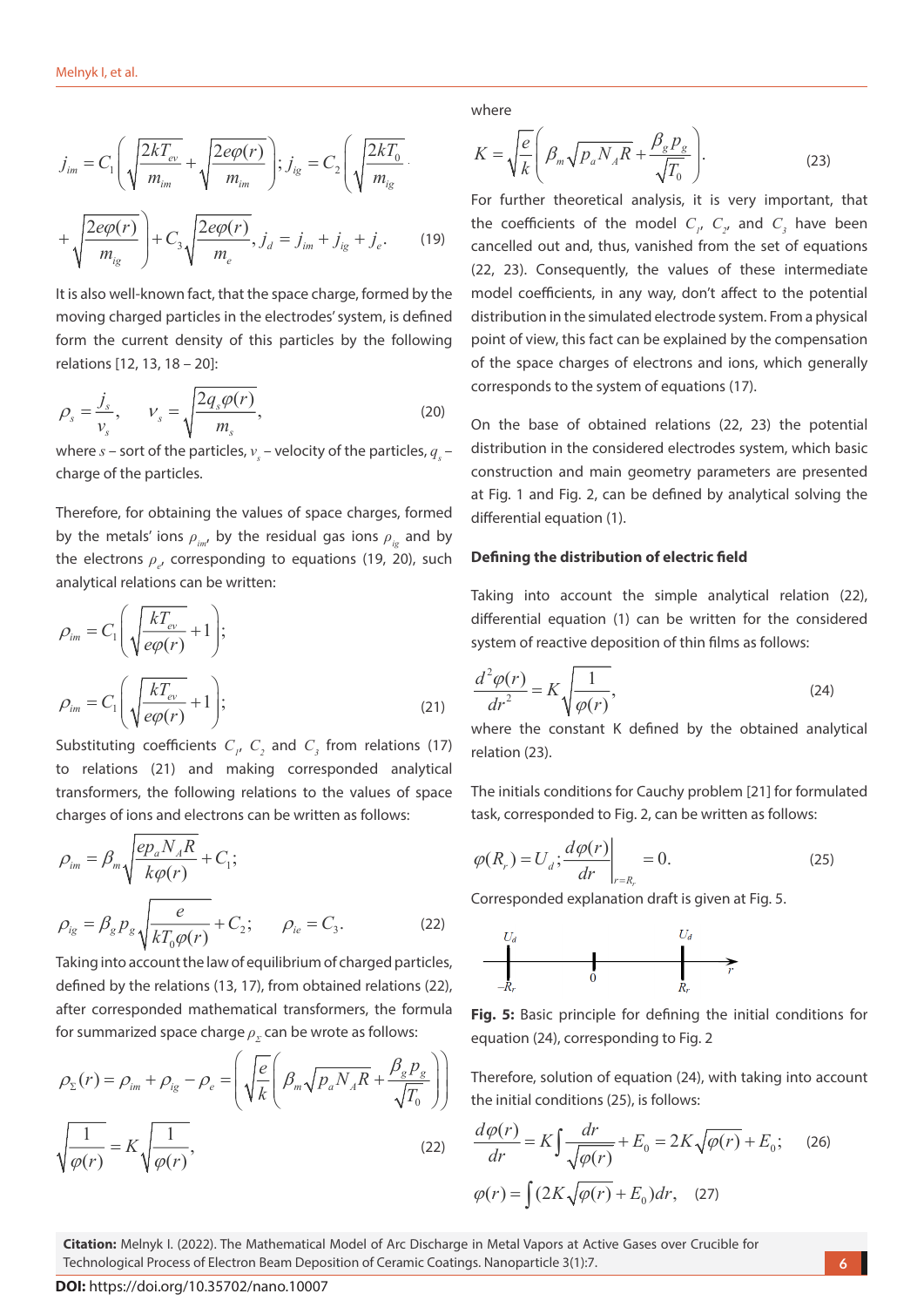where  $E_{\rho}$  and  $U_{\rho}$  – the constants, which are defined by initial conditions (25).

From the equations (25 – 27), such analytical relation to the  $y + \frac{1}{4K}$ ;  $\varphi(r) = \sqrt{t}$ . value  $E_{_\theta}$  can be written:

$$
E_0 = -2K\sqrt{U_d}.
$$
\n(28)

Taking into account obtained relation (28) and substitution the value of  $E_{_\theta}$  into equation (27), following analytical relation can be obtained:

$$
\frac{4K}{3}\varphi^{1.5}(r) + E_0r + U_0 = U_d.
$$
 (29)

From obtained equation (29) the direct analytical relation for defining unknown value  $U_{d}$  from the basic discharge electric and geometry parameters is written as follows:

$$
U_0 = U_d + 2K \left( R_r \sqrt{U_d} - \frac{2}{3} U_d^{1.5} \right)
$$
 (30)

Taking into account obtaining relations (28, 30) for the coefficients  $E_{\rho}$  and  $U_{\rho'}$  finally analytical relation (27) for the potential distribution *φ(r)* can be rewritten as follows:

$$
\varphi(r) = \frac{4K}{3} \varphi^{1.5}(r) - 2K\sqrt{U_d} r + U_d +
$$
  
2K $\left(R_r\sqrt{U_d} - \frac{2}{3}U_d^{1.5}\right)$ . (31)

Let assume in the equation (31) the following substitute:

$$
\varphi(r) = t^2. \tag{32}
$$

After that substitution, formula (31) can be considered as standard cubic equation with the following coefficients:

$$
at^{3} + bt^{2} + d = 0, a = \frac{4K}{3}; b = -1;
$$
\n
$$
d = -2K\left((R_{r} - r)\sqrt{U_{d}} - \frac{2}{3}U_{d}^{1.5}\right)
$$
\n(33)

Analytical solving of the set of equations (33) with using wellknown Cordano formulas [22] give such result:

$$
q = \frac{27}{32K^3} - 0,25(2U_d^{1.5} - 3(R_r - r)\sqrt{U_d});
$$
  
\n
$$
D = \left(\frac{24K^3(\frac{2}{3}U_d^{1.5} - (R_r - r)\sqrt{U_d}) + 27}{2}\right)^2 - \frac{1}{4096K^6};
$$
  
\n
$$
u = \sqrt[3]{-\frac{q}{2} + \sqrt{D}}; v = \sqrt[3]{-\frac{q}{2} - \sqrt{D}}; y = u + v; t =
$$
  
\n
$$
u = \sqrt[3]{-\frac{q}{2} + \sqrt{D}}; v = \sqrt[3]{-\frac{q}{2} - \sqrt{D}}; y = u + v; t =
$$
  
\n
$$
u = \sqrt[3]{-\frac{q}{2} + \sqrt{D}}; v = \sqrt[3]{-\frac{q}{2} - \sqrt{D}}; y = u + v; t =
$$
  
\n
$$
u = \sqrt[3]{-\frac{q}{2} + \sqrt{D}}; v = \sqrt[3]{-\frac{q}{2} - \sqrt{D}}; y = u + v; t =
$$
  
\n
$$
u = \sqrt[3]{-\frac{q}{2} + \sqrt{D}}; v = \sqrt[3]{-\frac{q}{2} - \sqrt{D}}; y = u + v; t =
$$

$$
y + \frac{1}{4K}; \varphi(r) = \sqrt{t}.
$$
 (34)

The simulation results for distribution of potential at the plane of ring electrode location, obtained with using relation (34), as well as results of calculation of current density distribution, will be presend at the next part of this chapter.

#### **Simulation results and its analyze**

The results of simulation of distribution the electris field *U(r)* at the plane of simmetry of ring electrode of simulated electrodes system, designed for reactive deposition of thin films at the soft vacuum, is presented at Fig. 6. These results have been obtained with using the set of equations (23, 34) for different values of arc discharge voltage Ud. These results was obtained for such dischartge parameters:

1. The inner radius of ring electrode  $R_r = 0.05$  m.

2. Power of electron beam  $P_b = 20$  kW.

3. Pressure of residual gas at the technological chamber  $p_{g}$  = 5 Pa.

4. Level of ionization of metal vapor atoms  $β<sub>m</sub> = 0.8$ .

5. Level of ionization of residual gas atoms  $\beta_g = 0.75$ .





Calculation was provided for evaporation of titanium at the medium of nitrogen, necessary empirical coefficients was taking from the references  $[17 - 21]$ . It is clear generaly, that obtaining the precision values for level of gas and vapors

**Citation:** Melnyk I. (2022). The Mathematical Model of Arc Discharge in Metal Vapors at Active Gases over Crucible for Technological Process of Electron Beam Deposition of Ceramic Coatings. Nanoparticle 3(1):7.

**DOI:** https://doi.org/10.35702/nano.10007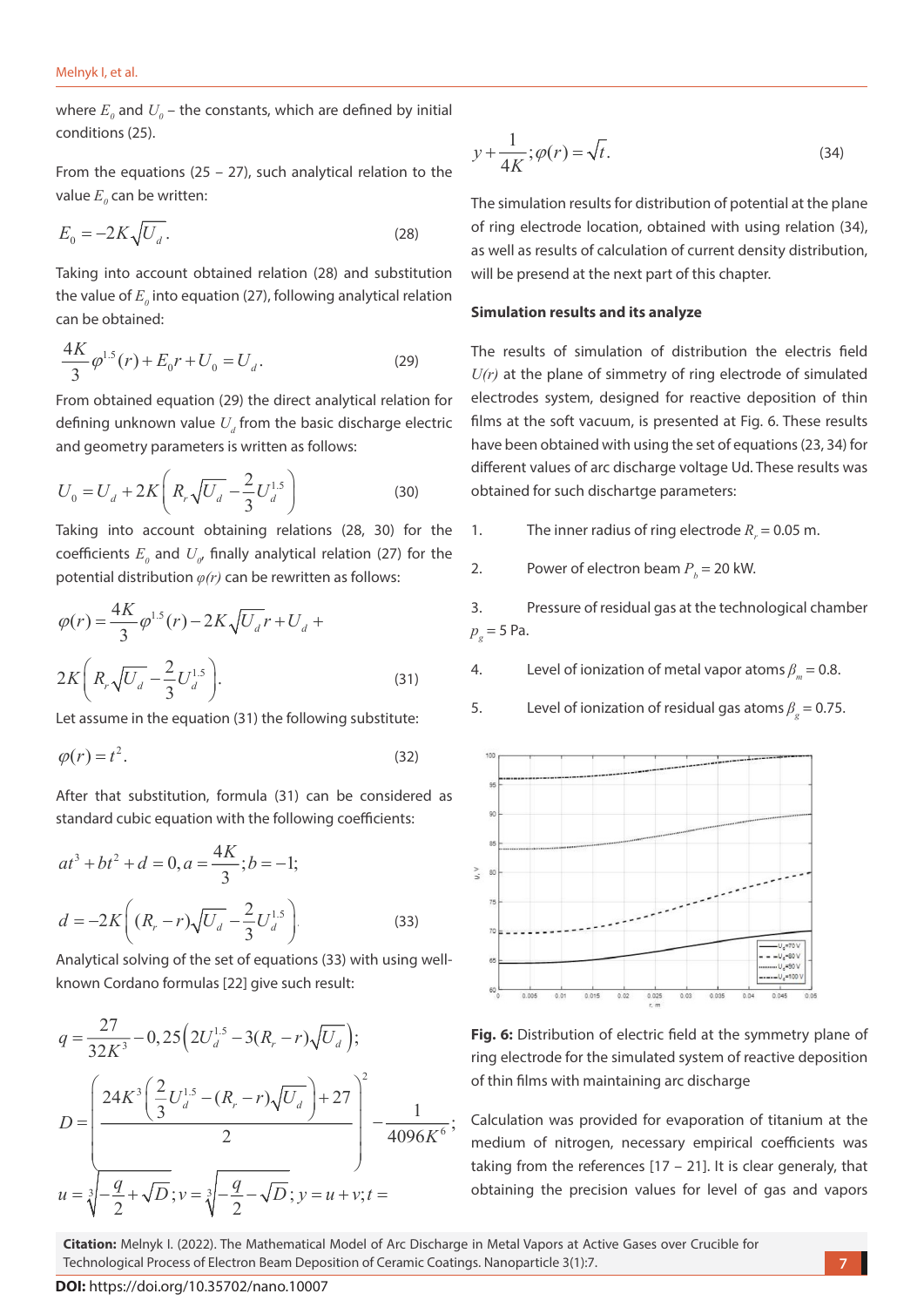ionization,  $β_g$  and  $β_{m'}$  is also very sophysticated task. Usually level of ionization for different metals and gases is strongly depend on electron beam power, pressure in technological chamber and voltage of arc discharge mantaining [18 – 20]. In any case, obtained simulation results for distribution of electric field at the ring plane are looks plausible. Near the ring the potential of electric field is equal to value Ud and the derivation

of potential 
$$
\left. \frac{dU(r)}{dr} \right|_{r=R_r} = 0
$$
, that fully corresponded

to boundary conditions (25). Neary the symmetry axis of simulated electrode system the electric potential is always few Volts smaller, and generally the reducing of potential can be explained by the sagging of electric field at the ring plane. This physical effect is also described mathematically with using equations (2, 3) [12, 13]. For free space, without charged particles, and for the values of voltage at the ring electrode  $U_d$  range of 50 – 100 V, the sagging of electric field potential is generally grater, up to 15 – 20 V [12, 13]. Therefore, in the considered conditions of maintaining the arc discharge the smallest value of potential sagging near the axis of electrodes' system can be explained by the influence of space charge of the positive ions of metal vapors and residual gas  $[18 - 20]$ . As for space charge of electrons, its influence in the discharge systems is always smaller by the reason of small mass of electrons and its high velocity and negligible [18 – 20]. Also, it is important on the theoretical point of view, that derivation of electric potential on the axis of electrodes system is also

 $\mathbf{0}$  $\frac{(r)}{r}$  = 0. *r dU r*  $\frac{dr}{r}$  =  $= 0$ . This important condition is always satisfied

for axial electrodes systems [12,13].

With known dependence of potential distribution at the plane of symmetry of ring electrode the value of current density of arc discharge can be defined with using equation (18). Corresponded graphic dependences, obtained as results of using described simulation technique, are presented at Fig. 7,<br> a, b. The values of the coefficients  $C_1$  and  $C_2$  for considered  $S_2 = C_1 \sqrt{\frac{2kT_{ev}}{T}} + C_2 \sqrt{\frac{2kT_0}{T}}$ .  $\begin{array}{cc} \n\therefore & \text{if } \mathcal{L}_2 \text{ is a matrix} \\
\text{parameters of arc discharge, pointed out above, was}\n\end{array}$ 

$$
C_1 = 0.0111 \frac{\text{C}}{m^3}, C_2 = 0.0023 \frac{\text{C}}{m^3}.
$$



**Fig. 7:** Distribution of discharge current density jd at the symmetry plane of ring electrode for the simulated system of reactive deposition of thin films with maintaining arc discharge. The values of discharge voltage are: a)  $U_d$  = 90 V and  $U_d$  = 100 V; b)  $U_d$  = 70 V and  $U_d$  = 80 V

Clear, that generally dependences of arc discharge current density, presented at Fig. 7, similar to dependences of electric potential distribution, given at Fig. 6. This fact can be simply explained by analyzing and rewritten the equation (18). Really, dependence  $j_d(\varphi(r))$ , defined with using equation (18), with knowing coefficients  $C_p$ ,  $C_2$  and  $C_{3}$ , can be rewritten in the simplified form as follows:

$$
j_d(r) = S_1 \sqrt{\varphi(r)} + S_2, \qquad (35)
$$

Where

ode the value of current density  
\nefined with using equation (18).  
\nendences, obtained as results of  
\ntechnique, are presented at Fig. 7,  
\nficients 
$$
C_1
$$
 and  $C_2$  for considered  
\n
$$
S_2 = C_1 \sqrt{\frac{2kT_{ev}}{m_{im}}} + C_2 \sqrt{\frac{2kT_0}{m_{ig}}}.
$$
\n(36)  
\n
$$
S_3 = C_1 \sqrt{\frac{2kT_{ev}}{m_{im}}} + C_2 \sqrt{\frac{2kT_0}{m_{ig}}}.
$$

 Therefore, as it is clear form dependences (35, 36), the dependence of current density on electric potential  $j_d(\varphi(r))$ defined by the constantly grows mathematic function and namely by this reason the dependences*j d (r)*, plotted at Fig. 7, and *U(r)*, plotted at Fig. 6, are generally similar.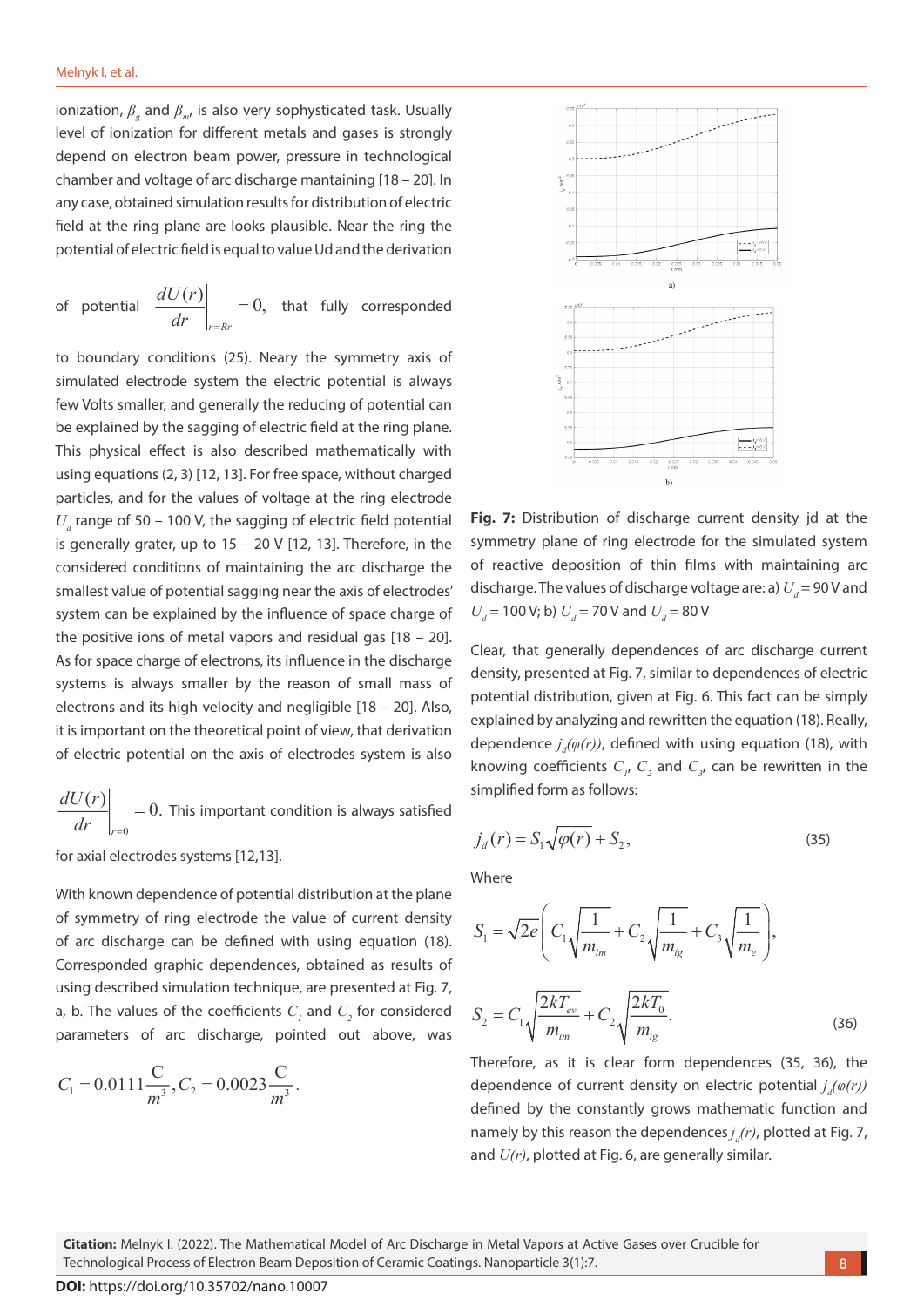As a results of provided researches, main analytical dependences for pervious estimation the electrical parameters of arc discharge at the technological systems of reactive deposition of thin films, have been obtained and described in this chapter of book. For real systems of films deposition, which are put into operation at the industrial equipment, more precision values of model coefficients  $C_p$ ,  $C_p$ ,  $C_s$ ,  $K$ ,  $S_1$  and  $S_2$ , can be defined empirically. By the such way experts can define the values of power of electron beam  $P_{b\prime}$  residual gas pressure  $p_{g}^{\parallel}$  and the voltage of arc discharge  $U_{d'}^{\parallel}$  which are provided the suitable current density jd for maintaining the chemical reaction between the metal vapors and residual gases. As a result of applying the proposed model, the required quality of both standard and novel nanostructurized ceramic films, which can be obtained, is ensuring. For estimation the necessary power of electron beam, the relations (4 – 11), presented at the section 3.2, as well as graphic dependence, given at Fig. 4, can be used. For defining the necessary parameters of HVGDEG, which is generally considered as advanced tool for obtaining the nanostructurized thin ceramics' films by using physical vapor deposition at the medium of active gases [1 – 4], can be used universal complex model, have been described early in the chapter of book [6]. And for defining the value of arc current density, necessary for maintaining the chemical reaction between the metal vapor and residual gas, the general recommendations, formulated in the papers [1 – 4], are usually used by the experts.

#### **CONCLUSION**

The mathematic model, based on the analytical relations, predestined to pervious estimation the distribution of electrical potential and current density at the electron-beam technological systems for reactive chemical vapor deposition, is presented at this chapter of the book. At the second part of chapter the basic principles of formed model have been formulated and main electrical and geometry parameters of simulated arc-discharge electrodes' system are defined.

At the section 3.1 formulated the basic set of equations for finding the electric potential distribution at the system with the positive potential on the thin ring electrode with inner radius R<sub>r</sub>.

At the section 3.2 the main internal thermodynamic parameters of simulated evaporation system, such as pressure of saturated vapors  $p_{s'}$  temperature of metal evaporation  $T_{ev}$  and the pressure of residual gas pg are considered and analytical relations for calculation the concentration of metals

atoms  $n_m$  and the necessary electron beam power  $P_b$  have been proposed. Corresponded graphic dependences  $n_T(T)$ and  $P_{\scriptscriptstyle b}(T_{\scriptscriptstyle e\!v})$  are given at Fig. 3 and Fig. 4.

At the section 3.3 the basic mathematical relations for calculation the arc discharge current density and the space charge at the simulated electrodes' system have been obtained, at this section of chapter the main analytical transformers, which have been used, are also shown.

At the section 3.4 the electrostatic problem for considered electrodes' system has been solved by direct integration of Poisson equation at the cylindrical coordinates. The relations for space charge of moving particles, which are always necessary for solving the Poisson equation, have been obtained previously at the section 3.3. Direct integration of the Poisson equation led to obtaining the cubic equation, which have been solved analytically. At the section 3.4 also the main analytical transformers, which have been used, are shown.

At the section 4 the simulation results for the distribution of the electric potential and arc current density at the plain of ring electrode symmetry, obtained with using the presumptions and relations, given at the pervious parts of the chapter, have been presented and analyzed. Graphic dependences *U(r)* and  $j$ *d(r)*, for different voltage of arc discharge maintaining  $U_{_{d'}}$  are given at Fig. 6 and Fig. 7.

The main advantage of proposed model of arc discharge for reactive deposition of nanostructurized ceramic films is its simplicity, because it based only on analytic relations and don't include iterative numerical calculations. But in any case, it generally corresponded to the main physical principles of electric fields theory [12, 13], thermodynamic and gas dynamic theory [14, 15], as well as to the theory of gas discharges [18 – 20]. Therefore, generally obtained simulation results for distribution of electric field and arc discharge current density at the ring plane are looks plausible. For improving the accuracy of proposed model more precision values of the used semiempirical coefficients  $C_{I}$ ,  $C_{2}$ ,  $C_{3}$ ,  $K$ ,  $S_{I}$ and  $S<sub>2</sub>$  can be defined empirically for the specific technology and for metals and gases, applied for obtaining the highquality nanostructure ceramic films [1 – 4]. Therefore, another advantage of the proposed model is its versatility and the possibility of its' using for different parameters of the electrode system and for any metals and gases. Certainly, in such case defining of precision values of the semiempirical coefficients is the separate complex and sophisticated problem. For obtaining the approximative values of these coefficients the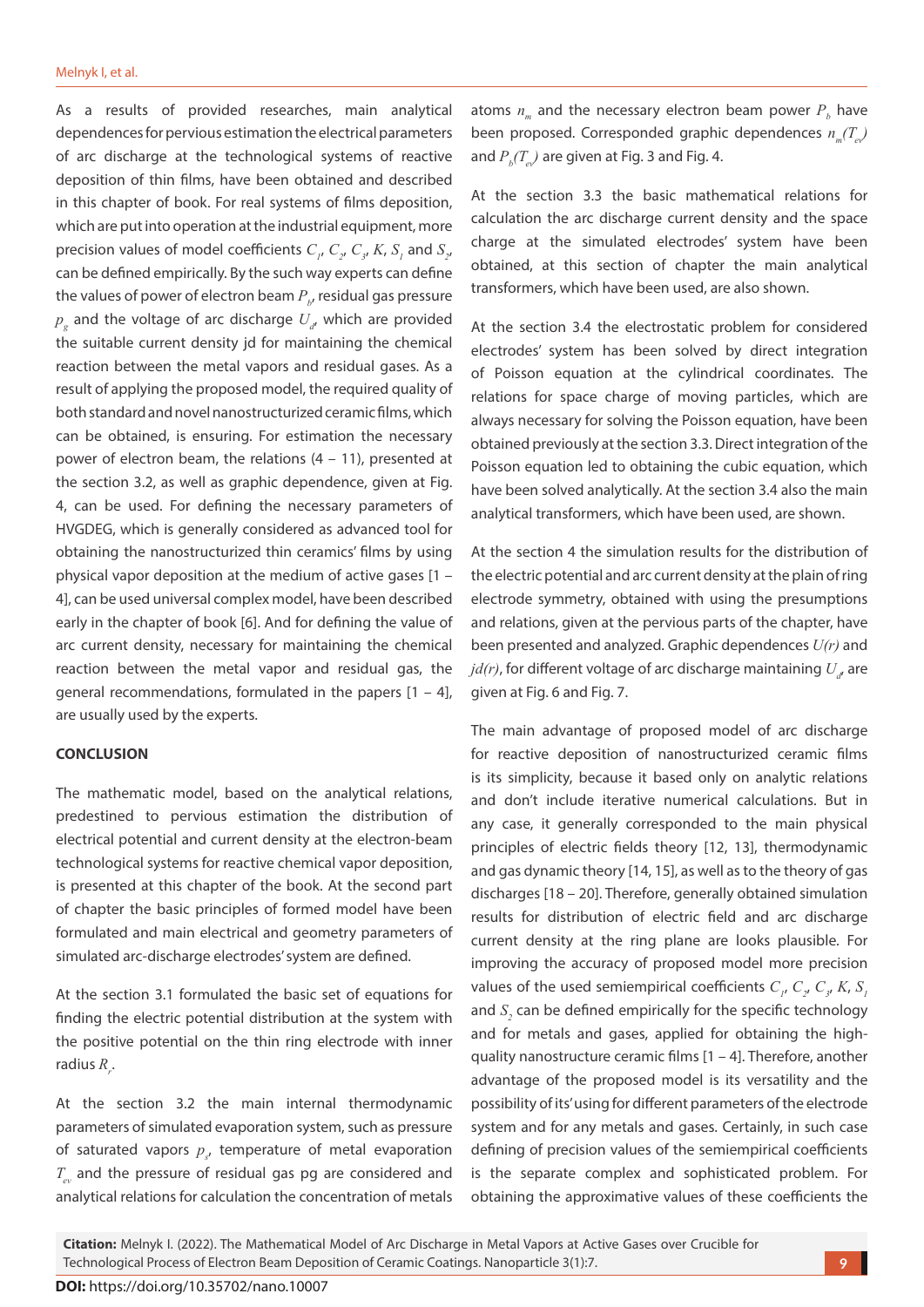handbooks on basic physics [17], on physics of gas discharges  $[18 - 20]$ , as well as on gas dynamics  $[14 - 16]$  can be used.

It also should be pointed out, that for realizing the technology of electron-beam deposition of nanostructurized films the HVGDEG can be successfully applied, because the electron guns of such type are reliably and stably operated at the medium of active gases  $[5 - 8]$ . For defining the HVGDEG energetic parameters the universal complex model, proposed at the book [6], can be used. In the such situation the proposed early model of HVGDEG and the model of the arc discharge in the metal vapor, complexly described in this chapter, have to be used simultaneously. Therefore, at the practical point of view, these two models can be realized as one integrated software complex.

Basic analytical relations and simulation results, have been considered and analyzed in this chapter, are also very interesting at the practical points of view for the experts at the branch of designing the modern electron beam installations for deposition the nanostructurized ceramic coatings. Furthermore, the proposed model is simple and can be easy used by the experts. Choosing the parameters of technological process of nanostructurized ceramic films deposition is the specific topic of further scientific and applied engineering researches. Therefore, applying of proposed model to the estimation of electric parameters of arc discharge in the metal vapors and active gases can led the experts to the new advanced ideas on creating the high-quality films form nanostructurized ceramics.

## **REFERENCES**

- 1. Feinaeugle P, Mattausch G, Schmidt S, Roegner FH. (2011). A new generation of plasma-based electron beam sources with high power density as a novel tool for high-rate PVD. Society of Vacuum Coaters, 54-th Annual Technical Conference Proceedings, Chicago, pp. 202–209.
- 2. Mattausch G, Zimmermann B, Fietzke F, Heinss JP, Graffel B, et al. (2014). Gas discharge electron sources – proven and novel tools for thin-film technologies. Elektrotechnica and Electronica (E+E). 49(5-6):183–195.
- 3. Grechanyuk MI, Melnyk AG, Grechanyuk IM, et al. (2014). Modern electron beam technologies and equipment for melting and physical vapor deposition of different materials. Elektrotechnica and Electronica (E+E). 49(5- 6):115–121.
- 4. Mattausch G, Scheffel B, Zywitzki O, Metzner C, Roegner FH. (2012). Technologies and tools for the plasma-activated EB high-rate deposition of Zirconia. Elekctrotechnica and Electronica (E+E). 47(5-6):152–158.
- 5. Denbnovetskiy S, Melnyk V, Tugai B, Tuhai S, Wojcik W, et al. (2017). Principles of operation of high voltage glow discharge electron guns and particularities of its technological application. Proceedings of SPIE, The International Society of Optical Engineering, pp. 10445 – 10455.
- 6. Melnyk I, Tuhai S, Pochynok A. (2021). Universal Complex Model for Estimation the Beam Current Density of High Voltage Glow Discharge Electron Guns. Lecture Notes in Networks and Systems, 152, Springer, pp. 319-341.
- 7. Denbnovetsky SV, Melnyk IV, Melnyk VG, Tugai BA, Tuhai SB. (2017). Simulation of Dependences of Discharge Current of High Voltage Glow Discharge Electron Guns From Parameters of Electromagnetic Valve. IEEE 37-th International Conference on Electronics and Nanotechnology (ELNANO), Kyiv, Ukraine, Conference proceedings, pp. 369–374.
- 8. Melnyk IV. (2017). Simulation of Energatic Efficiency of Triode High Voltage Glow Discharge Electron Sources Account of Temperature of Electrons and Its' Mobility in Anode Plasma. Radioelectronics and Communication Systems. 60(7):413–424.
- 9. Zakharov A, Litvintsev S, Ilchenko M. (2020). Trisection Bandpass Filter with Mixed Cross-Coupling and Different Paths for Signal Propagation. IEEE Microwave Wireless Components Letters. 30(1):12-15.
- 10. Zakharov A, Litvintsev S, Ilchenko M. (2019). Trisection Bandpass Filters with All Mixed Couplings", IEEE Microwave Wireless Components Letters. 29(9):592-594.
- 11. Zakharov A, Litvintsev S, Ilchenko M. (2020). Transmission Line Tunable Resonators with Intersecting Resonance Regions. IEEE Transaction on Circuits System, II, Experimental Briefs, 67(4):660-664.
- 12. Shadowitz A. (2010). The Electromagnetic Field, New-York: Dover Publications Inc., pp. 768.
- 13. Schwartz M. (2003). Principles of Electrodynamics. New-York: Dover Publications Inc., pp. 368.

**Citation:** Melnyk I. (2022). The Mathematical Model of Arc Discharge in Metal Vapors at Active Gases over Crucible for Technological Process of Electron Beam Deposition of Ceramic Coatings. Nanoparticle 3(1):7.